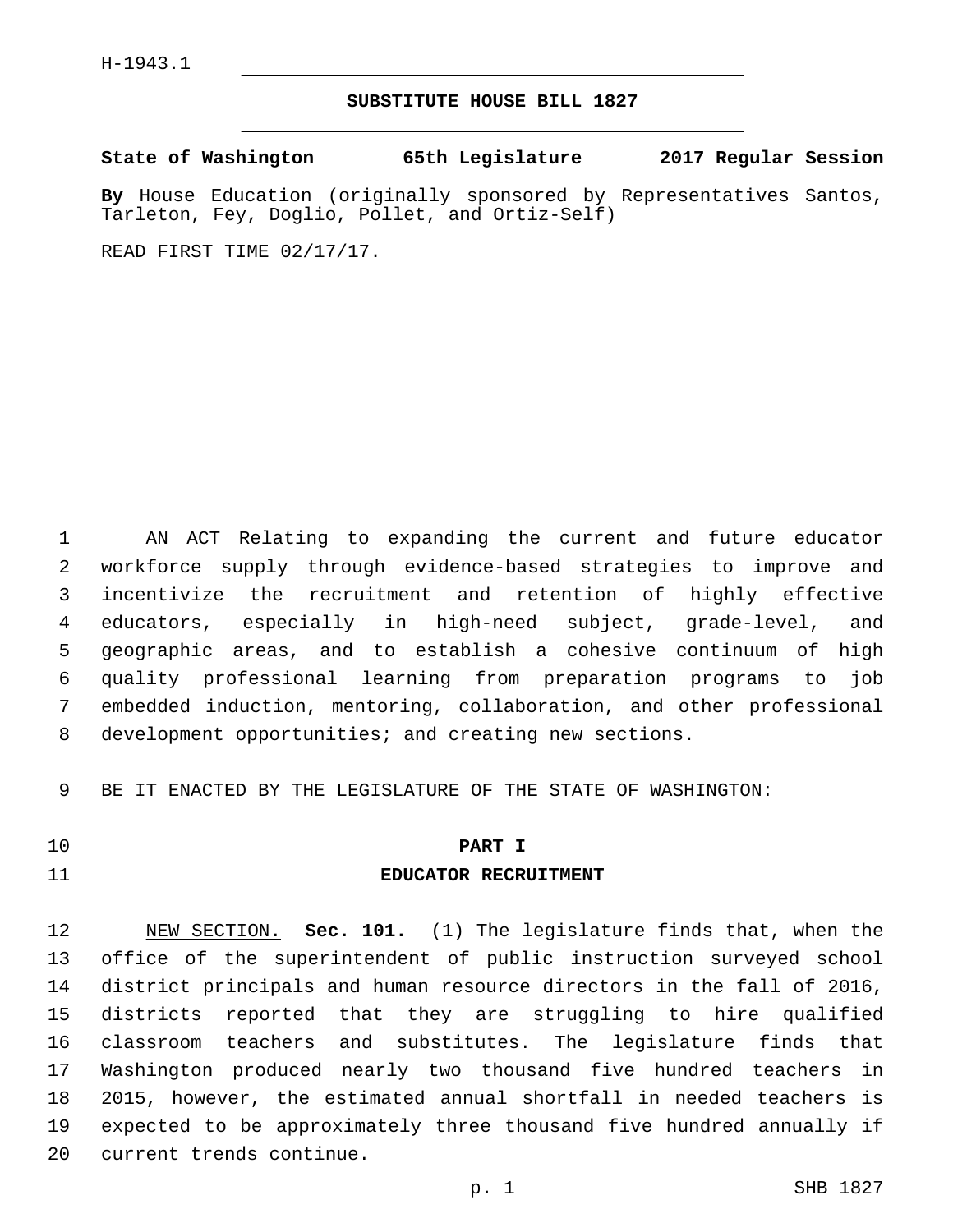(2) The legislature acknowledges that a comprehensive effort is needed to repair the current, disjointed system for attracting the following individuals into certificated educator professions: High school students and undergraduate students who have not chosen a career, subject matter experts looking for a career change, former military personnel, paraeducators and other classified staff, and educators from out-of-state. The legislature finds that discrete efforts are being made at the state and local level to solve the educator shortage, but these efforts need to be streamlined and performed in concert, in order to enhance the recruitment effect.

 (3) The legislature finds that effective educators who share their love of learning inspire students into the teaching profession. The legislature further finds that every category and level of educator should support and inspire the next generation into careers 15 in education.

 (4) The legislature recognizes that the state is facing a short- term recruitment problem with the immediate need to fill classroom vacancies, but that it must also plan to solve its long-term recruitment problem by creating a pipeline of interested individuals entering, and remaining in, the educator workforce.

# **PART II**

## **EDUCATOR RETENTION**

 NEW SECTION. **Sec. 201.** (1) The legislature finds that problems with educator retention within a school or school district are largely an issue of school and district climate. The legislature recognizes certain actions from the legislature, the office of the superintendent of public instruction, and school districts communicate trust and respect for educators, including creating opportunities for professional dialogue and fostering learning environments. The legislature finds that educators are professionals who should be trusted to make decisions about their own professional development.

 (2) The legislature finds that the most successful education systems have robust, well-educated workforces, thus mentoring and professional learning opportunities for educators should be systematized. The legislature acknowledges that teachers in these successful education systems do not spend all their hours teaching, rather the teachers are provided with time for professional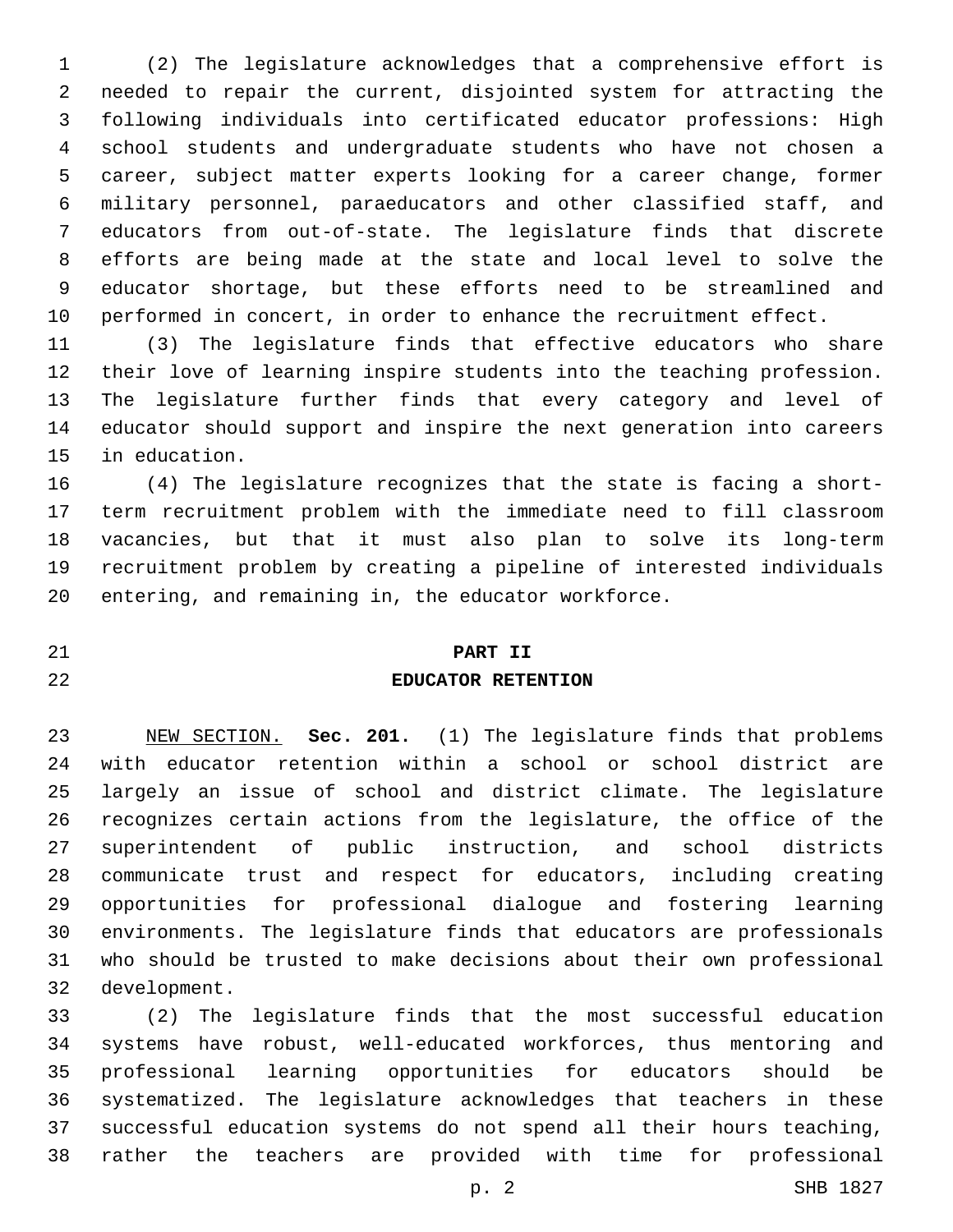development, collaboration with colleagues, mentoring and being mentored, and researching to improve the profession. The legislature further finds that effective educators should have the chance to share their experiences with beginning educators. The legislature acknowledges that effective educators desire the opportunities to communicate their experiences with others as a way to express the joy they often associate with being an educator and with teaching and as a way to strategize solutions to difficult professional experiences. The legislature further finds that educators who are given time to collaborate with their colleagues through professional learning communities are more satisfied with their chosen career and tend to 12 stay in the same school or district.

 (3) The legislature recognizes that educators have never been under the demands and scrutiny that they are under now. The legislature acknowledges that the demands on educators must be balanced with an encouragement of their excitement for the profession. The legislature further finds that most educators want to improve students' lives through education, and the school system should empower educators to be able to carry out this desire.

## **PART III**

### **EVALUATION OF EDUCATOR EFFECTIVENESS**

 NEW SECTION. **Sec. 301.** (1) The legislature finds that the process for evaluating educator effectiveness should be considered as a method for awarding additional compensation to educators. The legislature further finds that professional growth should be rewarded with increased compensation.

 (2) The legislature recognizes that the four-level rating evaluation system implemented for classroom teachers and principals should be the model for improving the effectiveness of all educators. The legislature finds that this evaluation system is working and is growing the skill sets that will keep teachers and principals in the 32 profession.

 (3) The legislature finds that certain educator certification requirements do not improve educator effectiveness to the extent that 35 the four-level evaluation system does.